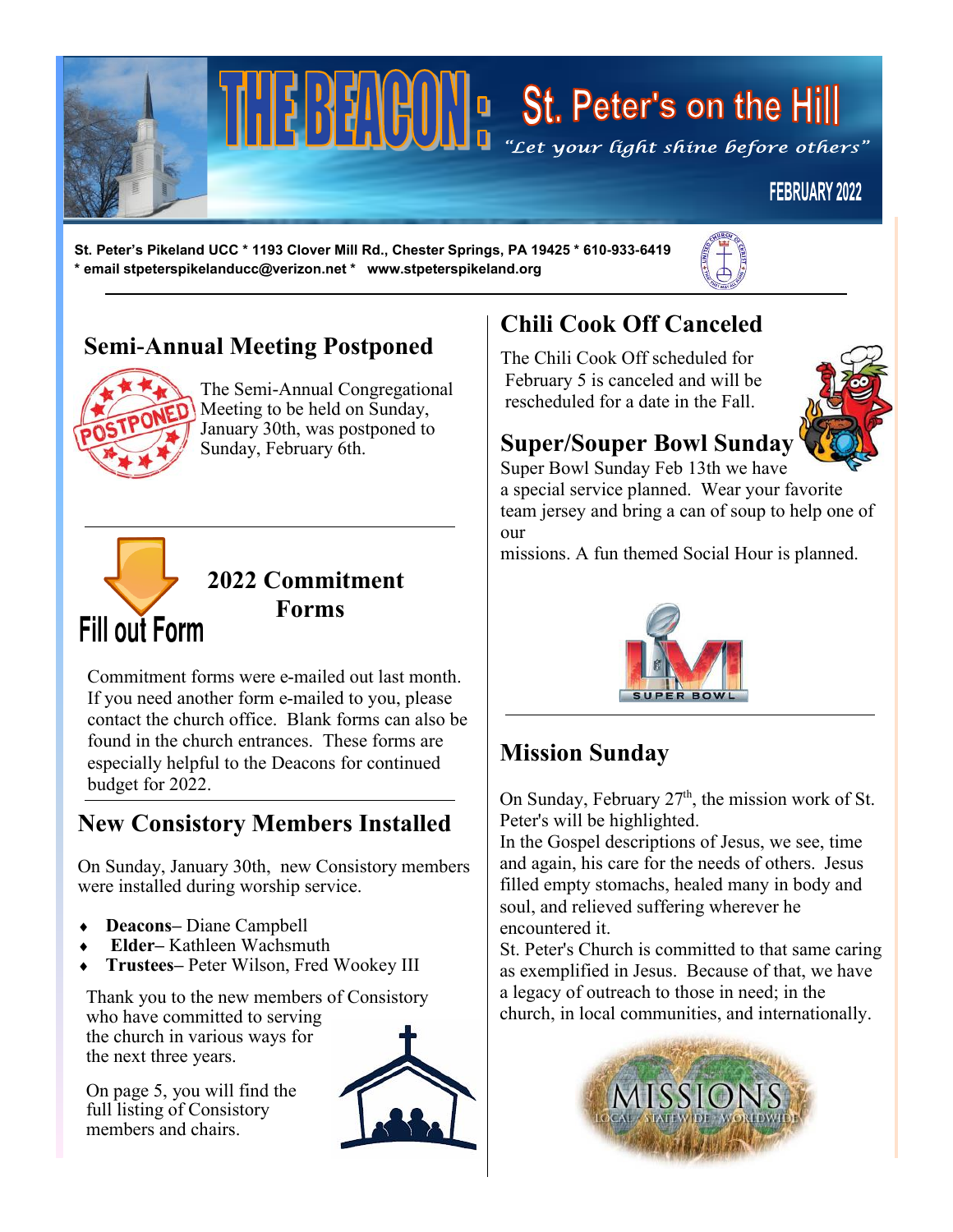### **PACS Food Drive Continuing**



Every January and February, the Sewing Circle coordinates a Food Drive to help replenish the pantry of Phoenixville Area Community Services. Donations can be dropped off in Fellowship Hall or church entrances until the end of February.

Please consider bringing some items to church in February.

### **These are items most needed as of 1/3/22**

Cereal (Sweet & not-sweet) Vegetable oil Canola oil Toilet paper Baby wipes Size 7 diapers 4T-5T pull-ups Dry cat food Cat litter Laundry detergent Similac Advance formula Deodorant **Toothpaste** Toilet Paper Baby Wipes Cleaning Supplies (dish soap/laundry detergent) Shampoo Bar Soaps Paper Towels Baby Diapers (sizes 4, 5 and 6) Feminine Products Pet food (cats and dogs) Items in red cannot be purchased with Food Stamps, so PACS always likes getting these items!

### **Redner's Tapes**

Please remember to use your Redner's shopper card and your phone number when shopping at Redner's and save your receipt to bring to church. The Sewing Circle needs that information on the receipt in order to receive credit from Redners.

If the receipts do not have the shoppers number on them, we cannot use them.

Containers for receipts are in the church entrances, or you can mail your receipts to the church.

The funds we receive through this program are used by the Sewing Circle to purchase supplies.







### **Sewing Circle Hoagie Sale to Benefit Bethany Children's Home**

On Sunday, February 27th and March 6th, the Sewing Circle will be taking hoagie orders. All hoagies can be picked up after worship on Sunday, March 13th.

If you would like to donate , but do not wish to purchase a hoagie, the Sewing Circle will gladly accept your donation through their "Bake-less Bake Sale".

### **Thank You From the Various Services our In Gathering Supports**

"The CCIU, Young Parents Program would like to extend a huge thank you for all the wonderful clothes, diapers and supplies we received. The teens were very excited to receive these items especially at a time when many are not able to provide for their children because of COVID restrictions."

"The donations you provided for our Pocopson Home residents will support and help many who come to us with greater needs, and will remind us all that there are people in the community who love them and care..."

"We are grateful for your ongoing support of Gemma Services (formed by the merger of Silver Springs and Martin Luther School and the Village). Thank you for the wonderfully large donation of items!"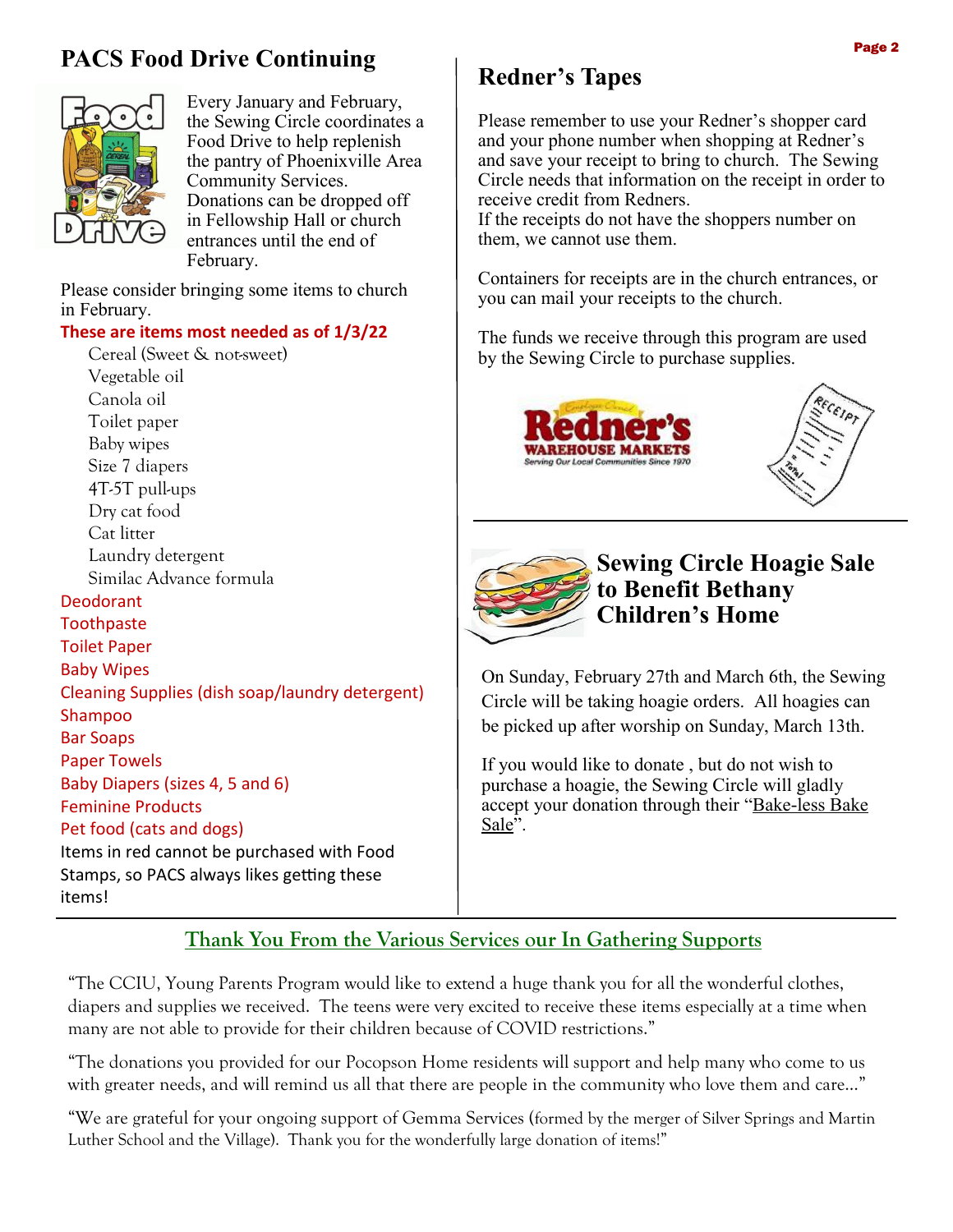# Heifer Project Gift Fair

Its Heifer Project time! Typically each spring St Peter's Pikeland United Church of Christ holds a fair in support of Heifer Project International. But nothing is typical right now and this year, Heifer Sunday will be held on **Sunday, March 20, 2022.**

Solving the problem of world hunger is a heartfelt vision of many people but the sheer magnitude of the problem has overwhelmed agencies.

Heifer Project International (HPI) is the outgrowth of one man with a vision and a practical method of implementation that did not require inordinate financial underwriting. After serving as a relief worker in the Spanish Civil War in 1936, Dan West observed that there was no way to bring enough food to the children of Spain fast enough to address the deprivation that surrounded him daily. Mr West's concept was to bring cows to Spain to produce milk and to give a cow to a family with the stipulation that its offspring must be given to another family, who would in turn give a calf to yet another family! And so on and so on! HPI started in 1942 with the first shipment of heifers delivered to Puerto Rico in 1944.

Animals are delivered to communities all around the globe. The species are selected to serve the environment and the needs of the community. In Honduras, beekeeping has brought multiple benefits to a community. The bees pollinate crops and other flowering plants. They produce honey which is sold to the local population. In addition, sub industries have emerged that include a wax producing factory, hive manufacturing and honey processing factories, all from one gift of a beehive.

These farmers build human bridges between communities by passing knowledge, courage and dignity. It is a success story from our local generosity and kindness. You can participate by supporting the Heifer Project at St Peter's Pikeland United Church of Christ March 20, 2021. Your contributions fight hunger and poverty around the world and changes people's lives.

Contributions to support Heifer can be made through offerings or at the Living Gift Market table in Fellowship Hall on March 20 2022. No Fair this year, but we will have the Living Gift Market table at Fellowship Hall after services.

The Living Gift Market is a chance to change the lives of people. The gifts you can purchase include food and income producing animals like goats, bees, chicks and heifers. The animals go to hungry, rural families around the world, including the USA, who are working to improve their lives. Heifer Project also provides the training in care of the animals and in enhancing the environment. The gifts are matched to each local environment.

Each Market gift gives over and over. Your gift of an animal and training to an impoverished family impacts the entire rural community. That family shares its knowledge and the animal's first offspring with another family. And that family shares. And the next and the next! In all this, you find the gift of peace, the gift of time and the gift of gratitude.

So help a great cause, helping people to help themselves!

Find a gift animal for that special someone!

### **See you Sunday March 20 2022**

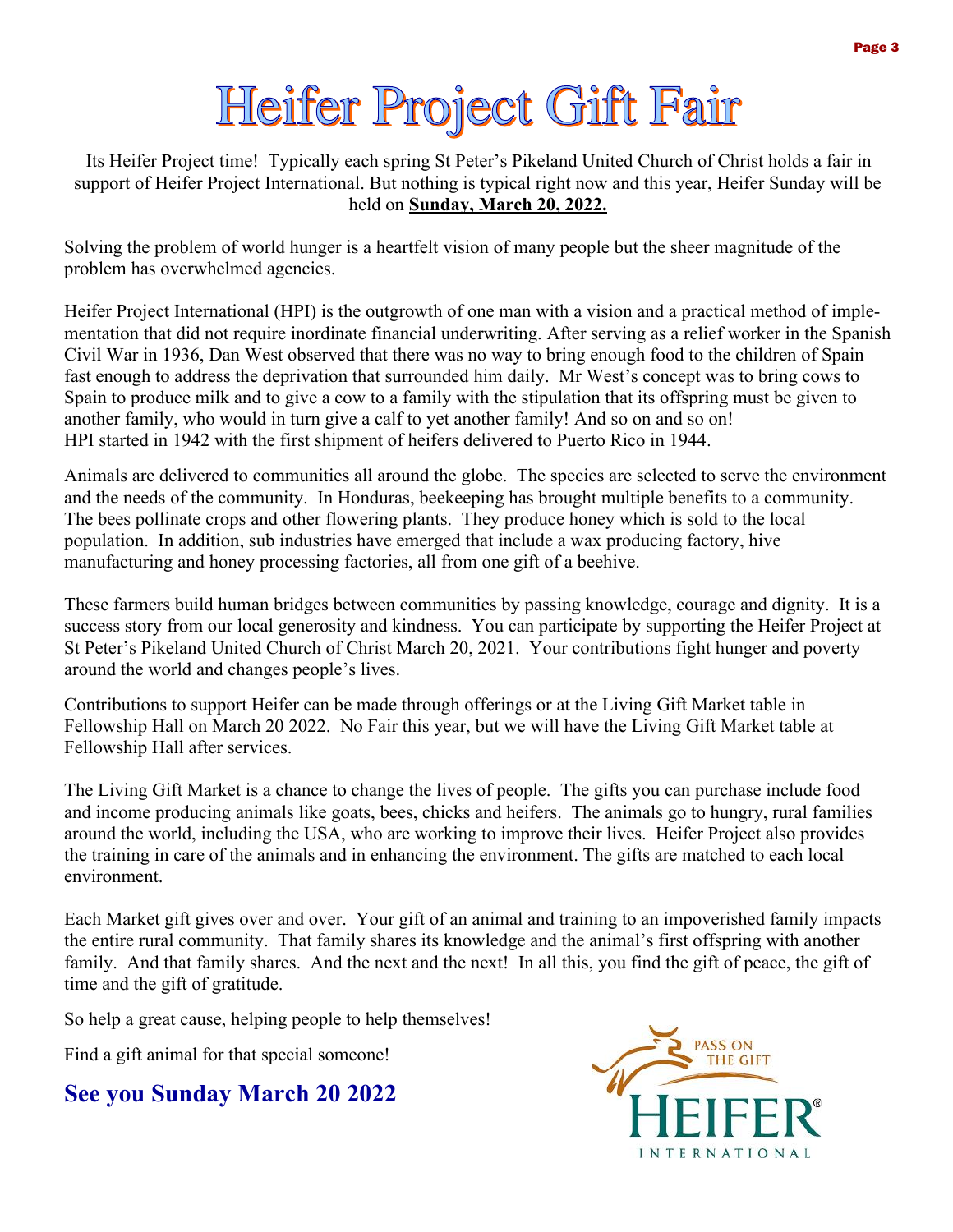

| Douglas Hanson         | 2/1  |
|------------------------|------|
| Lisa Wilson            | 2/1  |
| Sarah Hackman          | 2/2  |
| Tyler McClimon         | 2/2  |
| Geoff Osborne          | 2/2  |
| Anne Breiling          | 2/4  |
| <b>Chase Nicholson</b> | 2/5  |
| Chris Zaro Jr          | 2/7  |
| JB Osborne             | 2/8  |
| William Carnevale      | 2/8  |
| Reka Nance             | 2/10 |
| <b>Jill Cook</b>       | 2/11 |
| Vicki Hennig           | 2/13 |
| <b>Brian Michener</b>  | 2/13 |
| <b>Emily Gorge</b>     | 2/13 |
| Janna Barney           | 2/13 |
| Wayne Freese           | 2/14 |
| <b>Rylin Montieth</b>  | 2/15 |
| Eric Hanson            | 2/17 |
| Helen Morgan           | 2/17 |
| Chris Maguire          | 2/17 |
| Dana Lorenz            | 2/19 |
| Cathy Woodruff         | 2/20 |
| Don Giordano           | 2/22 |
| Cherri Romano          | 2/24 |
| Chris Zaro Sr.         | 2/25 |
| Drew Zummo             | 2/25 |
| George Bullard         | 2/26 |
| Barbara Murdoch        | 2/28 |
| Isabella Giordano      | 2/28 |
| Gail Freese            | 2/28 |
|                        |      |





Anniversary

Steve and Kathy Krasley 2/2

### **Thank You**

Thanks to the work of Santa Fred and the generous giving from our congregation, St. Mary's shelter was delighted and very thankful for the \$1,760 donation.



### **Worship Volunteers Needed**



Please see the charts hanging in Fellowship Hall, or contact the church office to sign up for flowers, lector, usher or social hour.

We have many Sunday slots to be filled in the coming months.

Thank you to all who have signed up so far!

### **A Taste of Phoenixville Success– 2022**

The 20th Annual Taste of Phoenixville fundraiser this year for Good Samaritan Services was a success, thanks to the efforts and generosity of the local community. Good Samaritan would like to express their gratitude for all who participated and helped to make this a great success.





**Wednesday, March 2–** Ash Wednesday Service 7:30 pm **Sunday. March 13**– Daylight Saving Time begins Sewing Circle Hoagie Pick up

**Sunday, March 20–** Heifer Sunday

**Saturday, March 26– "**Mulch Madness" Spring Clean Up 8:30 am

# www.StPetersPikeland.org



Keep up to date on special things here at St. Peter's Pikeland by "liking" us on Facebook